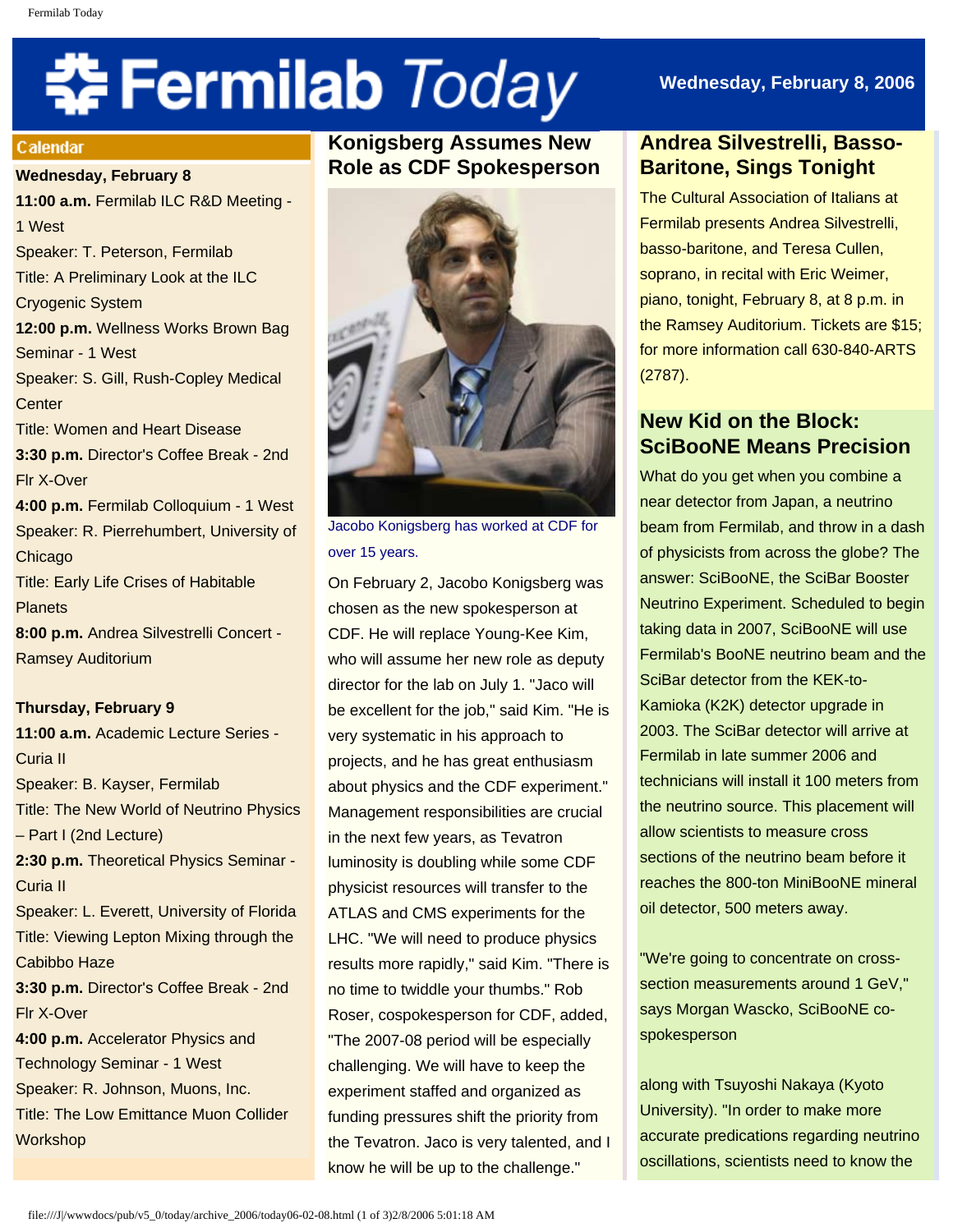Weather

Mostly Cloudy **30º/17º**

[Extended Forecast](http://www.srh.noaa.gov/data/forecasts/ILZ012.php?warncounty=ILC089&city=Batavia)

#### [Weather at Fermilab](http://www-esh.fnal.gov/pls/default/weather.html)

#### **Current Security Status**

[Secon Level 3](http://www.fnal.gov/pub/about/public_affairs/currentstatus.html)

#### **Wilson Hall Cafe**

#### **Wednesday, February 8**

- French Onion
- Texas Style Meatloaf Sandwich

- Grilled Chicken w/Black Bean & Corn **Salsa** 

- Italian Sausage w/Peppers
- Smoked Turkey Panini Pesto Mayo
- Sausage & Pepperoni Combo
- Chicken Alfredo Fettucine

The Wilson Hall Cafe accepts Visa, Master Card, Discover and American Express.

#### [Wilson Hall Cafe Menu](http://lss.fnal.gov/cafe/)

#### **Chez Leon**

**Wednesday, February 8 Lunch** -Raspberry Chicken -Spinach Risotto -Mocha Cake

**Thursday, February 9 Booked**

# [Chez Leon Menu](http://lss.fnal.gov/chezleon/index.html)

Call x4512 to make your reservation.

### **Search**

search

**Search the Fermilab Today Archive**

Konigsberg, who has worked on CDF for 16 years, started as a postdoc from Harvard University and was part of the analysis team in the top quark discovery. He helped design the luminosity monitor for Run II of the Tevatron and is now a full professor and head of the CDF group at the University of Florida. Konigsberg says he looks forward to getting started. "I like to think of the Standard Model as a pinata we are trying to hit," he said. "If we can get enough data to analyze, we just might bust it open in the next couple of years."

*— Siri Steiner*

## **What's Happening at CMS?**



**Keeping the magnets cold:** The subsectors of the 26 km long cryogenic distribution line, the QRefrigerationLine, have been installed near Point 5 in Cessy, France. The QRL runs along the magnet side in the tunnel and supplies the liquid helium necessary to get the superconducting magnets down to 1.9 K. Click [here](http://cmsinfo.cern.ch/outreach/cmseye/index.html) for the most up-to-date status of CMS construction at Point 5 via live webcam. (Photo courtesy of Slawomir Tkaczyk.)

In the News



probabilities of particular interactions around that energy. **SciBooNE** measurements will help define those probabilities." These

Morgan Wascko

measurements will fall into three categories:

(1) processes that are interesting in their own right, especially multitrack, that SciBar will be able to make; (2) processes that are the main signal and



Tsuyoshi Nakaya

background processes for the Tokai-to-Kamioka (T2K) neutrino oscillation experiment in Japan; and (3) processes to help scientists better understand the booster neutrino beam for MiniBooNE.

Wascko adds that SciBooNE measurements will be a good complement to the MINERvA measurements at higher neutrino energy, and give the lab a more complete neutrino program. "SciBooNE has the unique ability to reconstruct final state particles with great precision, especially multi-particle final states," he says. "Those processes give detectors like MiniBooNE or Super-K the most trouble." Researchers eagerly await the announcement of the MiniBooNE neutrino results, which will influence not only the future BooNE beam configuration but also the second phase of the BooNE project.

*— Dawn Stanton*

#### **Announcements**